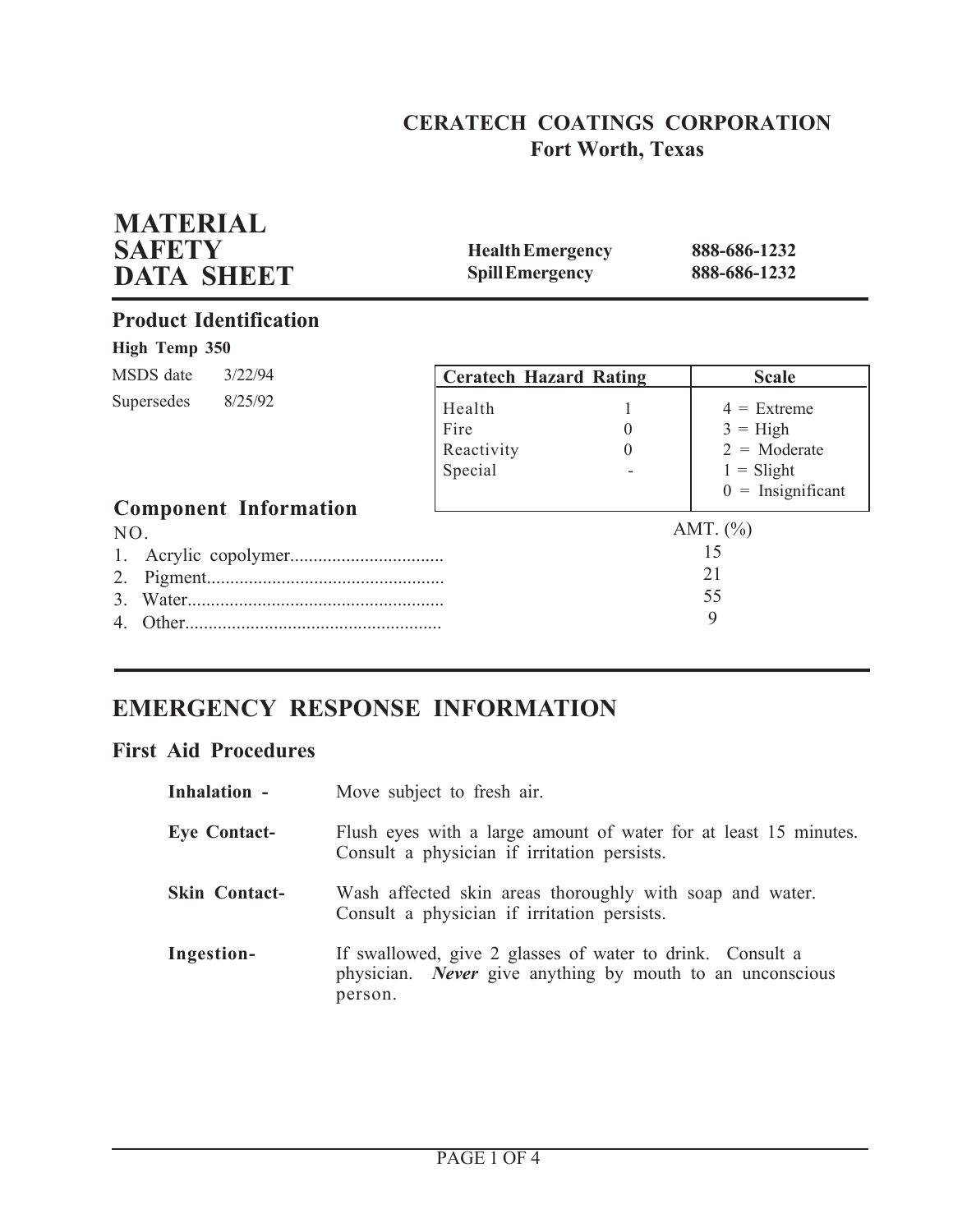## **SPILL OR LEAK HANDLING INFORMATION**

**Personal Protection -** Appropriate protective equipment must be worn when handling a spill of this material. See the **PERSONAL PROTECTION MEASURES** Section for recommendations. If exposed to material during clean-up operations, see the **FIRST AID PROCEDURES** Section for actions to follow.

**Procedures -** Keep spectators away. Floor may be slippery; use care to avoid falling. Contain spills immediately with inert materials (e.g. sand, earth). Transfer liquids and solid diking material to separate suitable containers for recovery or disposal. **CAUTION:** Keep spills and cleaning runoff out of municipal sewers and open bodies of water.

## **HAZARD INFORMATION HAZARD INFORMATION**

*The health effects of this product have not been tested. The following information is based on the hazards of its components.*

## **HEALTH EFFECTS FROM OVEREXPOSURE**

| <b>Primary Routes of Exposure-</b>   | Inhalation<br>Eye Contact                                                                                                                                                                |
|--------------------------------------|------------------------------------------------------------------------------------------------------------------------------------------------------------------------------------------|
|                                      | <b>Skin Contact</b>                                                                                                                                                                      |
| <b>Inhalation-</b>                   | Inhalation of vapor or mist can cause the following: headache<br>- nausea - irritation of nose, throat and lungs.                                                                        |
| <b>Eye Contact -</b>                 | Direct contact with material can cause the following: slight<br>irritation.                                                                                                              |
| <b>Skin Contact-</b>                 | Prolonged or repeated skin contact can cause the following:<br>slight skin irritation.                                                                                                   |
| <b>FIRE AND EXPLOSIVE PROPERTIES</b> |                                                                                                                                                                                          |
|                                      | Auto-ignition temperatureNot Applicable                                                                                                                                                  |
|                                      | Lower explosive limitNot Applicable<br>Upper Explosive limitNot Applicable                                                                                                               |
| <b>REACTIVITY INFORMATION</b>        |                                                                                                                                                                                          |
| Instability-                         | This material is considered stable. However, avoid temperatures<br>above 177°C/350°F, the onset of polymer decomposition.<br>Thermal decomposition is dependent on time and temperature. |
| <b>Hazardous Polymerization-</b>     | Product will not undergo polymerization.                                                                                                                                                 |
| Incompatibility-                     | This product should not come in contact with solvent borne<br>materials.                                                                                                                 |
|                                      | PAGE 2 OF 4                                                                                                                                                                              |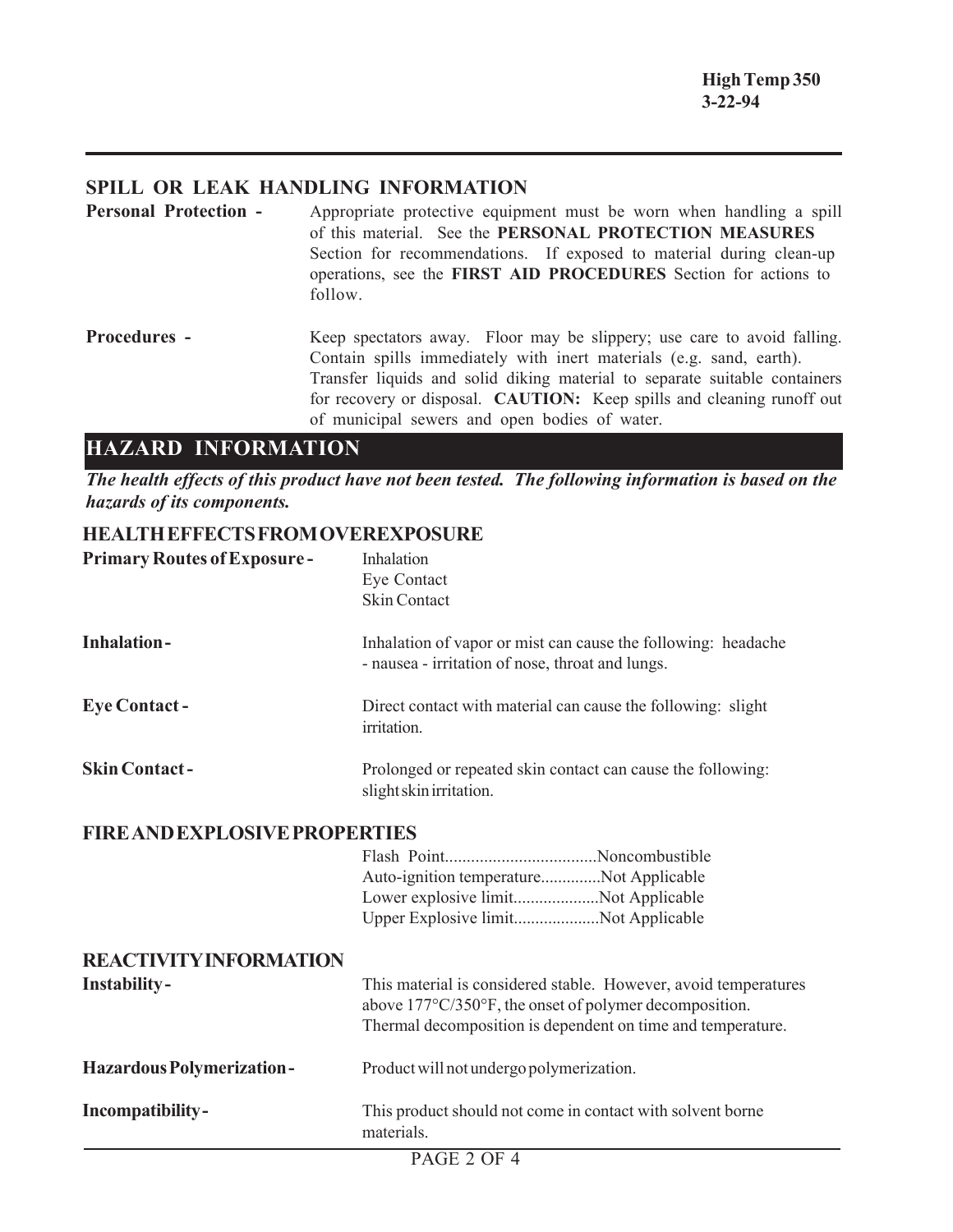# **ACCIDENT PREVENTION INFORMATION COMPONENT EXPOSURE INFORMATION**

### **Component Information**

| No | Amt. $(\%)$ |
|----|-------------|
|    |             |
|    |             |
|    | 55          |
|    |             |

#### **EXPOSURE LIMIT INFORMATION**

| Component    | <b>CERATECH</b> | <b>OSHA</b> | <b>ACGIH</b> |
|--------------|-----------------|-------------|--------------|
| Units<br>N0. | TWA STEL        | TWA STEL    | TWA STEL     |
|              | none            | none        | none         |
|              | none            | none        | none         |
| ∠.           | none            | none        | none         |
|              | none            | none        | none         |
| J.           | none            | none        | none         |
|              | none            | none        | none         |
|              |                 |             |              |

#### **PERSONAL PROTECTION MEASURES**

| <b>Respiratory Protection -</b> | None required under normal operating conditions. When mist occurs during         |  |  |
|---------------------------------|----------------------------------------------------------------------------------|--|--|
|                                 | spraying operations, wear a <b>MSHA/NIOSH</b> - approved (or equivalent) dispos- |  |  |
|                                 | able half-mask dust/mist respirator.                                             |  |  |

**Eye Protection -** Use chemical splash goggles (**ANSI Z87.1** or approved equivalent).

**Hand Protection -** The glove(s) listed below may provide protection against permeation. Gloves of other chemically resistant materials may not provide adequate protection: Neoprene.

## **STORAGE AND HANDLING INFORMATION**

**Storage Conditions -** Keep from freezing; material may coagulate. The minimum recommended storage temperature for this material is 1°C/34°F. The maximum temperature for this material is 49°C/120°F.

### **SUPPLEMENTAL INFORMATION TYPICAL PHYSICAL PROPERTIES**